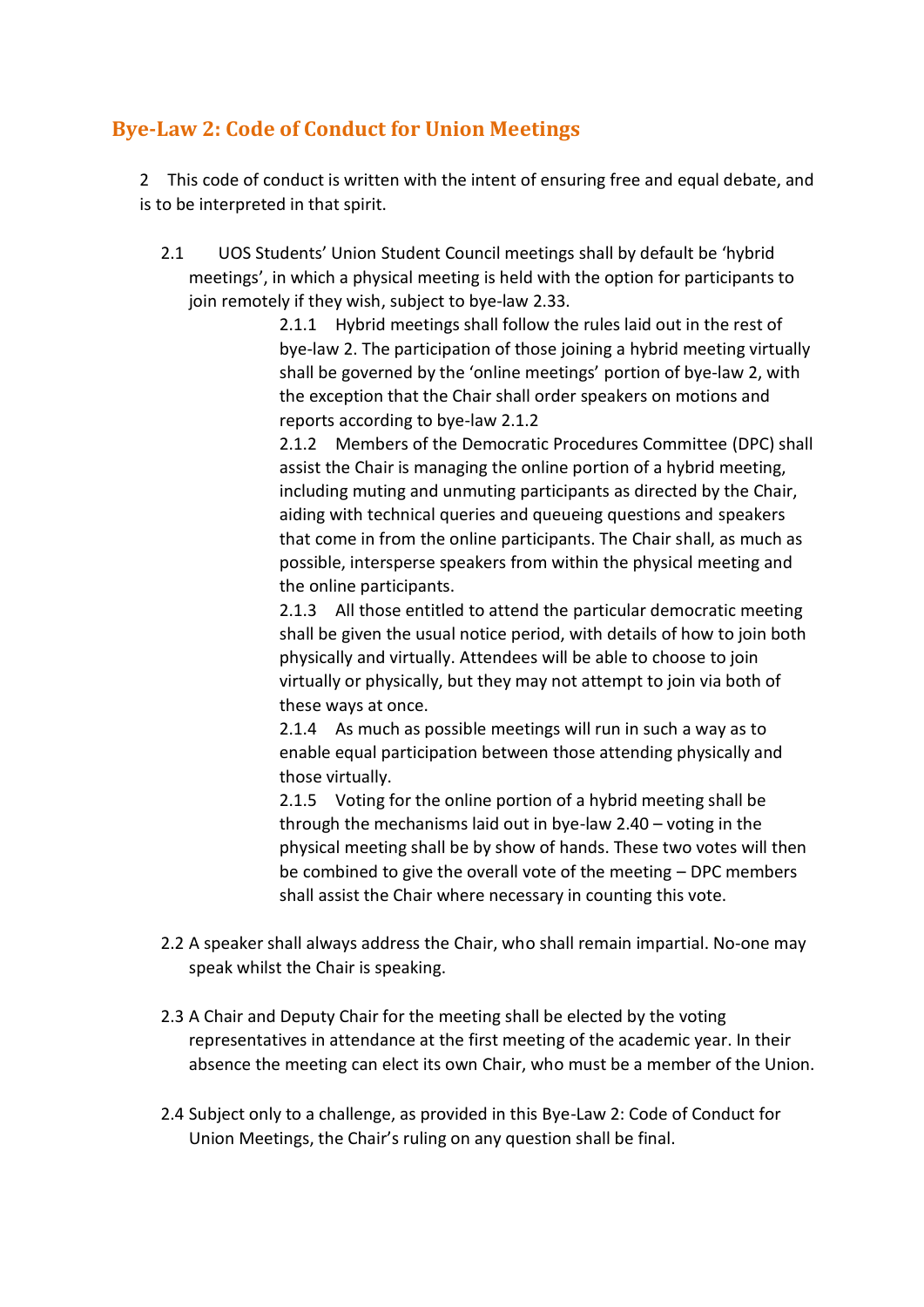- 2.5 The Chair shall ensure that the meeting is in order and that remarks are relevant to the question under debate.
- 2.6 If any member causes a disturbance, the Chair may record the Offender's name in the minutes. If that member persists they shall be expelled from the meeting, and may not return until an apology satisfactory to the meeting has been given in writing.
- 2.7 No meeting of the Union shall discuss the personal affairs of a member or name any staff member at the Students' Union.
- 2.8 Meetings must include the following business items:
	- 2.8.1 Approval of minutes of the last meeting;
	- 2.8.2 Matters arising from the minutes;
	- 2.8.3 Reports from relevant office holders or representatives or relevant committees;
	- 2.8.4 Formative open discussions on topics, presented as information and questions;
	- 2.8.5 Summative motions on topics, as notes (facts), believe (opinions) and resolves (mandates on members of the Student Officer Committee).
- 2.9 The agenda will be published at least three working days before the meeting.
- 2.10 Emergency items can only be accepted for consideration with the approval of the voting representatives at the meeting.
- 2.11 Emergency Meetings of Council will be held in the accordance with Bye-Law 2: Code of Conduct for Union Meetings and a minimum of 48 hours' notice must be given to members.

## **Motions, Amendments and Making Policy**

- 2.11 Policies are guidelines or rules for the SU to follow or carry out.
- 2.12 A motion should be proposed to Council via either electronic or paper copy.

#### 2.13 Proposals must;

2.13.1 Be submitted to the Chair, or to the relevant staff member;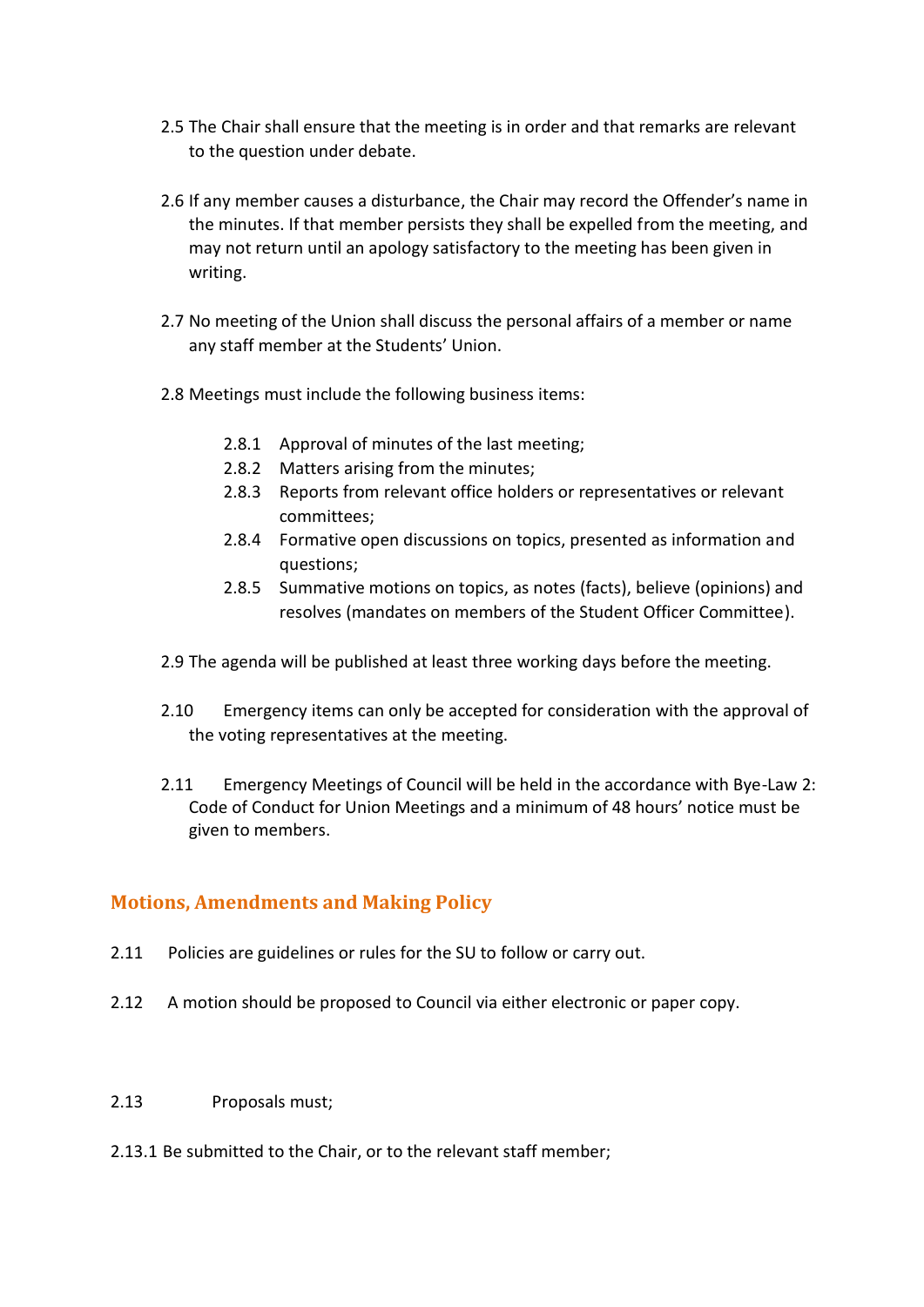- 2.13.2 Include the text to be put to the democratic body, written in the form of 'University of Suffolk Students' Union notes… University of Suffolk Students' Union believes…. University of Suffolk Students' Union resolves….'
- 2.13.3 This motion will be voted on, which the chair will pass or fail on the account of majority 'For… Against… Abstain…'
- 2.14 A motion, amendment or any other item shall be ruled out of order if it:
- 2.14.1 Seeks to alter or rescind policy of higher bodies;
- 2.14.2 Seeks to commit the Trustees, Student Officer Team, Union Council, or any other staff or student member to an illegal act, or seeks to commit union resources to an illegal act;
- 2.15 The power and responsibility to exercise this Bye-Law shall rest with the chair, save that any such decision shall be able to be overturned by the Trustee Board and any such overrule shall be reported to Council.
- 2.16 Items may be withdrawn by the proposer, but it shall then be open to the seconder or other member to propose that item, provided that it is done immediately after such withdrawal.
- 2.17 Except where waived, all debates will consist of a proposing speech, a speech against, a second proposing speech, a second speech against, questions and clarifications, and a summation.
- 2.18 Proposing speeches and speeches against may be up to five minutes in length, second proposing speeches and second speeches against may be up to three minutes in length and a summation may be up to two minutes in length.
- 2.19 At the start of a debate the proposer will be invited to make a proposing speech, and then all amendments will be debated in turn, with a proposing speech, a speech against, points and summation.
- 2.20 Extra rounds of speeches on motions or amendments may be granted at the Chair's discretion based on indication from the floor. These rounds of speeches will be up to three minutes in length each.
- 2.21 A motion to remove the Chair of the meeting and elect another one shall be tabled in the same way as any other motion and shall force the resignation of the Chair on a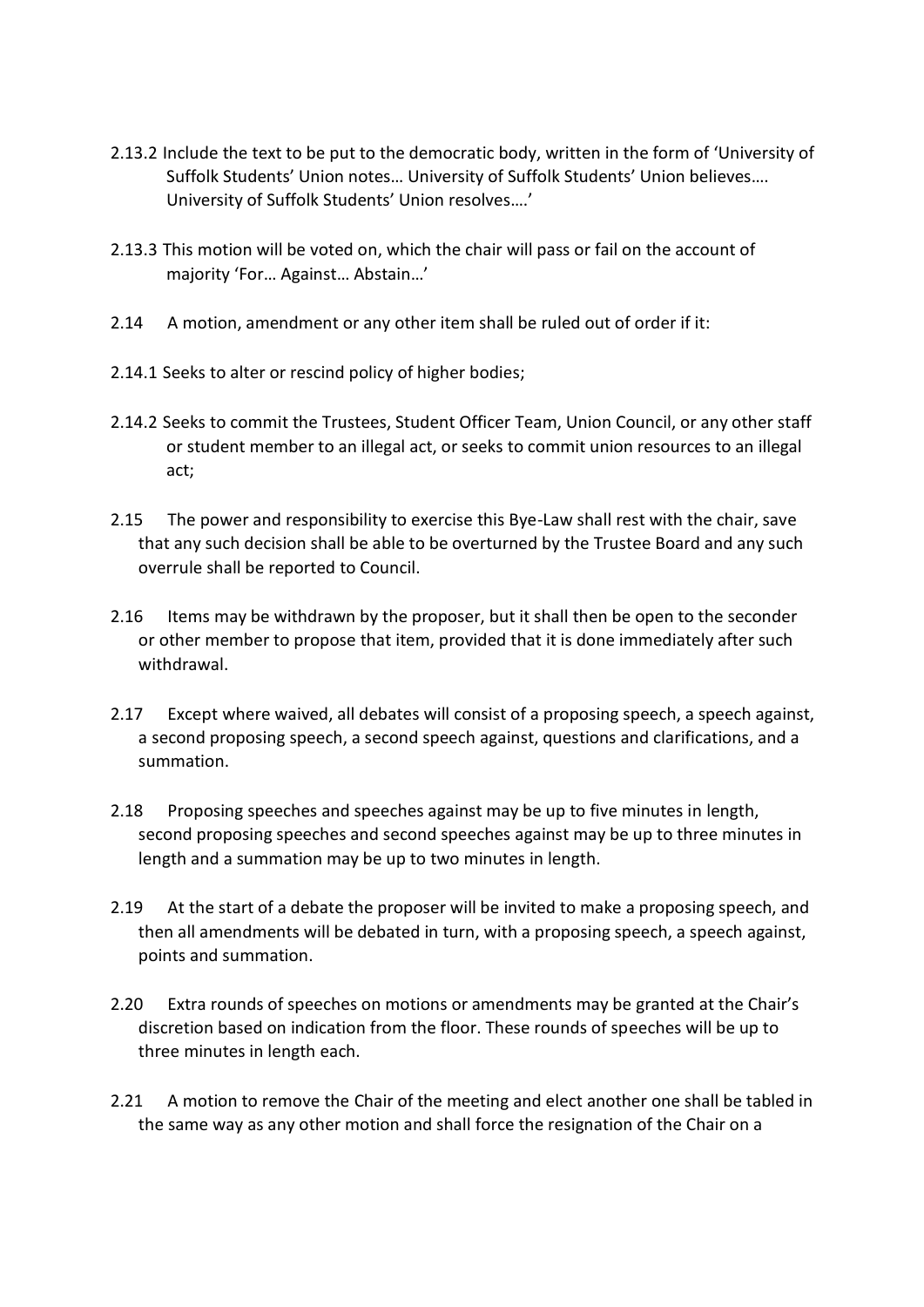simple majority of those present and voting. This is shown in the minutes as a 'vote of no-confidence in the Chair.'

- 2.22 A motion of Censure or Commendation shall be tabled in the same way as any other motion, and shall be passed by a simple majority of those present and voting.
- 2.23 Each member shall have one vote, and members may vote in person or electronically.
- 2.24 If there are an equal number of votes both for and against, the Chair shall exercise the casting vote. The Chair shall not otherwise vote even if they have temporarily stepped out of the Chair.
- 2.25 Except during voting a member may raise a point of order, as outlined below, by raising a hand and calling "order". The Chair shall immediately hear the point of order and rule on it. Points of order include:
- 2.25.1 Call of Quorum
- 2.25.2 Challenge of the Chair's ruling, which shall be raised only on the grounds that it contravenes the Articles of Association, these Bye-Laws or Union Policy. When a challenge is made the Chair shall relinquish the role of Chair. The proposer of the challenge and the Chair shall have up to one minute to state their cases, and the challenge shall then be put to the vote. A challenge shall be accepted by a simple majority.
- 2.25.3 Assertion that the matter under question contravenes the Articles of Association and to defer a decision until the Trustee Board has met to interpret the Articles of Association.
- 2.25.4 Clarification from or through the Chair.
- 2.25.5 Procedural motions as outlined in this Bye-Law.
- 2.26 Procedural motions shall be, in order of precedence;
- 2.26.1 Moving to a vote on the item;
- 2.26.2 Considering the item in parts;
- 2.26.3 The Number and duration of speeches be reduced;
- 2.26.4 The item be considered by referendum, subject to terms outlined elsewhere in these Bye-Laws or the Articles of Association;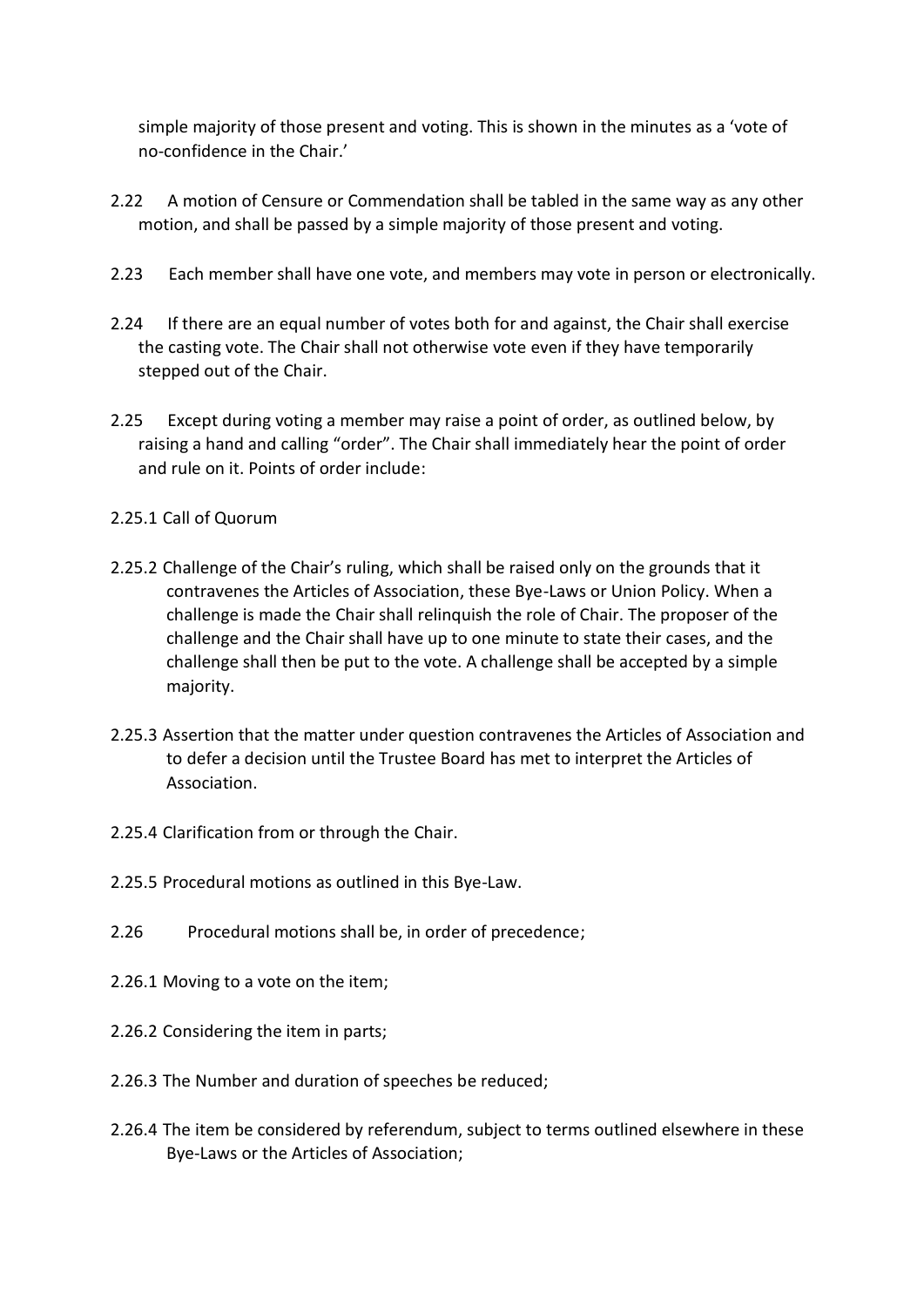- 2.26.5 The item be referred to a later meeting;
- 2.26.6 The item be referred to a committee for examination and report, or referred back to a committee for re-examination and report;
- 2.26.7 The item to not be considered; or
- 2.26.8 The meeting be adjourned temporarily;
- 2.26.9 That an item be referred to an assembly or caucus.
- 2.27 Any Union staff member can attend and speak at Union meetings with the permission of the Chair.
- 2.28 Bye-Law: Code of Conduct at Union Meetings must be reviewed by the first Union Council alongside a broader review of democratic processes once a term on consideration of recommendations made by the Democratic Procedures Committee or Student Representation Coordinator.

### **Democratic Procedures Committee**

- 2.29 The Democratic Procedures Committee shall consist of the Student Representation Coordinator (as a non-voting, advisory member) and five individual members who shall be elected for a one-year term by Union Council.
- 2.30 All current members of the Union will be able to stand for nomination save for Full Time Officers and Trustees
- 2.31 Democratic Procedures Committee shall:
- 2.31.1 Be responsible for development of and promotion of the Union's democratic procedures, with particular reference to elections and Union Council.
- 2.31.2 Advise on and develop the Union's Articles of Association and Bye-Laws;
- 2.31.3 Structure and run Union Council in such a way as to guarantee the accessibility of proceedings for members;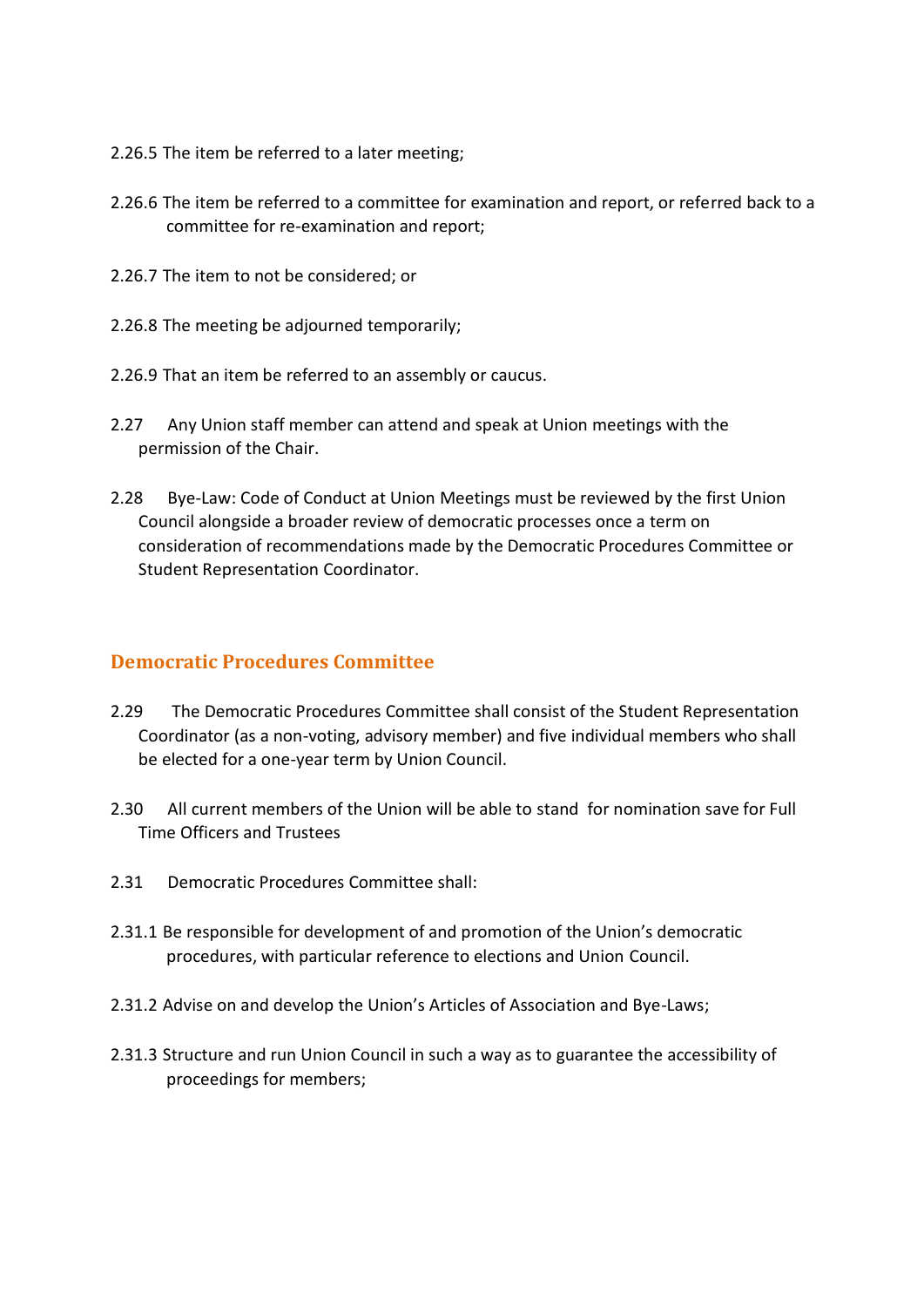- 2.31.4 Produce a report on its action to; comment on the organisation, rules and procedure of; and recommend improvements to the running of Union Council and other bodies as appropriate.
- 2.31.5 Support the Chair of Union Council, by advising on matters of process and constitutional interpretation and will be responsible for the receipt and ordering of procedural motions within Union Council.
- 2.31.6 Annually report on endeavours designed to meet its duty to structure and run procedures in such a way as to guarantee the accessibility of Union democratic structures and
- 2.31.7 Elect from their own number a chairperson.

2.31.8 During an election period, the Deputy Returning Officer and the Returning Officer shall sit on the Democratic Procedures Committee, with the Deputy Returning Officer chairing meetings, for those DPC meetings relating to elections. If non-election issues need to be discussed during these meetings, the normal chairship shall resume and the Deputy Returning Officer and Returning Officer shall not have voting rights for those items (if they not be ordinary members of the committee).

## **Online meetings**

2.32 Any student or officer meeting referenced in the Articles or the bye-laws may be held entirely online if:

2.32.1 The trustees deem it necessary

2.32.2 In the case of Student Council, 20 or more councillors email the Chair at least 7 working days prior to the meeting requesting it happen online

2.33 Notice shall be given to the student body, via the SU website, that a meeting has changed to an online format at least 5 working days prior to the meeting, except where there is a pressing health and safety need for the meeting to be held online, to be determined by Chair of the Trustees and Chair of Council

2.34 These meetings shall happen via the most efficient and accessible software available, to be determined and periodically reviewed by the Democratic Procedures Committee, in consultation with the trustees and the Council Chair.

2.35 All issues relating to quoracy, the chairing of the meetings, notification of meetings and receipt of papers, the agenda and running and conduct of meetings shall proceed following the same rules for in-person meetings, as outlined in these bye-laws, unless special provision is noted in the this bye-law.